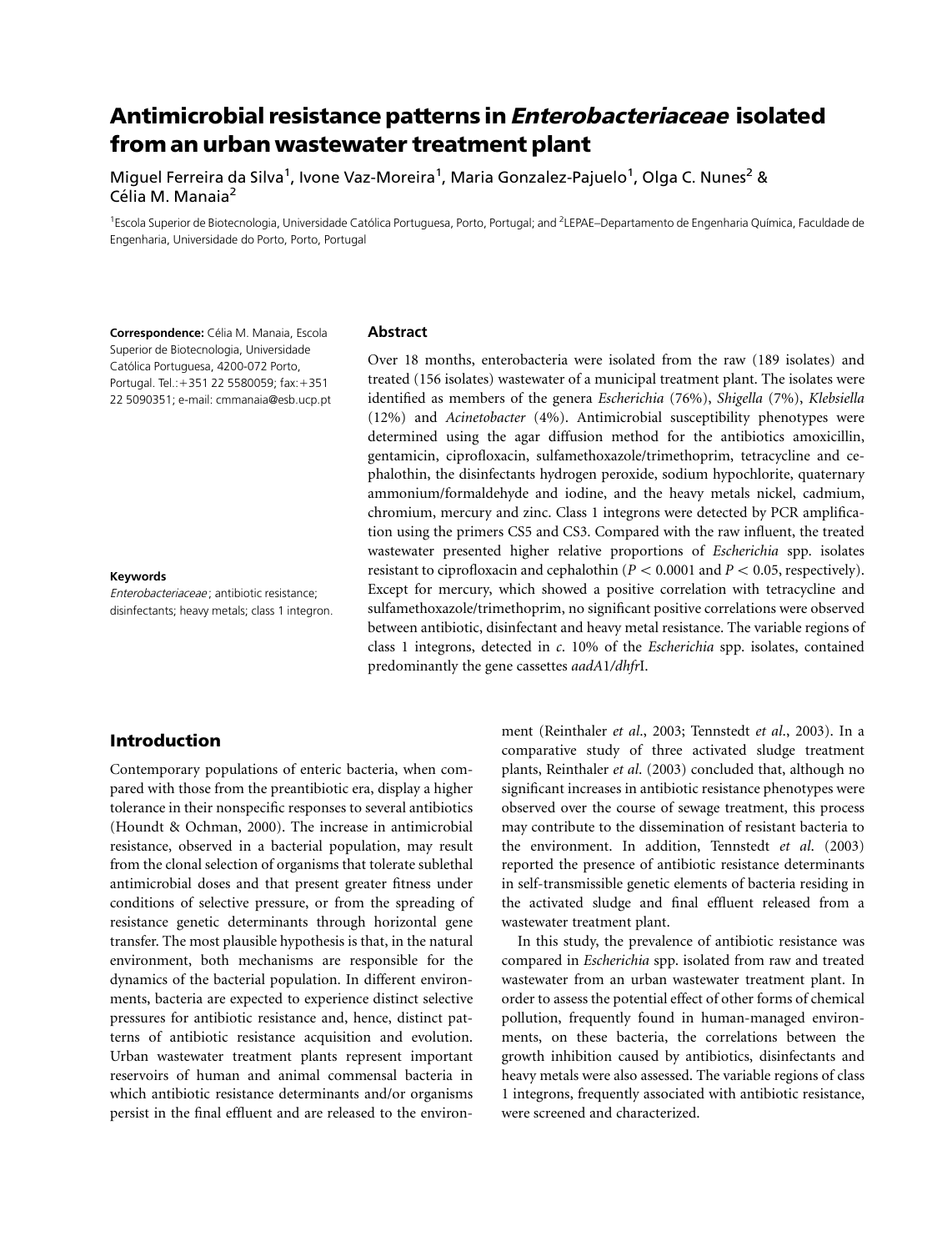# Materials and methods

#### Wastewater treatment plant, sampling and analysis

Raw and treated wastewater samples were collected at six different times (winter 2004 and 2005, spring 2004 and 2005, summer 2004 and autumn 2004) from a wastewater treatment plant situated in northern Portugal (Ferreira da Silva et al., 2006). The microbiological parameters, chemical oxygen demand (COD) and biochemical oxygen demand (BOD) of each water sample were determined according to standard methods, as described previously (Ferreira da Silva et al., 2006). The heavy metal quantification was made according to standard methods (American Public Health Association, 1995).

### Isolation and characterization of bacteria

Isolations were made from cultures corresponding to wastewater decimal dilution factors ranging between one and three. About 25–100% of the typical colonies of faecal coliforms and other atypical colonies formed on m-Faecal coliform agar (m-FC) agar were purified and preserved at  $-80$  °C in nutritive broth supplemented with 15% glycerol. Three hundred and fifty-nine isolates were recovered over the sampling period (six in winter 2004, 51 in spring 2004, 90 in summer 2004, 73 in autumn 2004, 64 in winter 2005 and 75 in spring 2005), and were genotyped through the random amplified polymorphic DNA (RAPD) method using crude cell extracts and the primer OPA3 (5'-AGT-CAGCCAC-3'), as described previously (Ferreira da Silva et al., 2006). The electrophoretic RAPD profiles were analysed visually and the isolates were grouped according to their resemblance pattern. As a quality control of RAPD analysis and of data interpretation, a group of four isolates randomly selected from the test strains was included in each experimental set (PCR and electrophoresis). Randomly selected isolates, representative of each RAPD group, were identified through two different methodologies, with both identification methods giving similar results. Twenty-six isolates were identified using the API 20 E biochemical test system, according to the manufacturer's instructions (BioMérieux), and 43 through the analysis of the 16S rRNA gene sequence. The nucleic acid sequence of the 16S rRNA gene was determined after PCR amplification from total DNA extracts using the primers 27f and 1492r (Lane, 1991) and the following conditions: 5 min at 95 $\degree$ C, followed by 30 cycles of amplification (Thermalcycler, Biometra) of 1 min at 94 °C, 1 min at 55 °C and 1.5 min at 72 °C, and a final extension step of 10 min at 72  $\degree$ C. The 16S rRNA gene was amplified by PCR in a reaction mixture of  $50 \mu L$  containing  $1 \times PCR$  buffer (75 mM Tris-HCl, pH 8.8 at 25 °C, 20 mM  $(NH_4)_2SO_4$ , 0.01% Tween 20), 2.5 mM MgCl<sub>2</sub>, 200 µM of each dNTP, 2.5 U of Taq polymerase (Fermentas),  $1 \mu M$  of each primer and  $2 \mu L$  of crude cell lysate. The PCR products were purified using the GFXTM PCR DNA and Gel Band Purification Kit (Amersham Biosciences), according to the manufacturer's instructions. The sequences were determined using a model ABI 3700 DNA Analyser (Applied Biosystems), and their quality was checked manually using the Bioedit editor (Hall, 1999). These sequences were compared with others deposited in the public databases GenBank and EMBL.

#### Determination of antibiotic, disinfectant and heavy metal resistance phenotypes

The growth inhibition caused by antibiotics, disinfectants and heavy metals was assayed using the agar diffusion method. The antibiotic resistance phenotypes were determined for all isolates, according to the procedures described previously (Ferreira da Silva et al., 2006). The adopted interpretation criteria based on inhibition zone diameters were as follows (mm): amoxicillin 25:  $R < 14$ ,  $I = 14-20$ ,  $S \geq 21$ ; gentamicin 10:  $R \leq 14$ ,  $S \geq 15$ ; ciprofloxacin 5:  $R \leq$ 19,  $I = 19-21$ ,  $S \ge 22$ ; tetracycline 30:  $R < 17$ ,  $I = 17-18$ ,  $S \ge 19$ ; sulfamethoxazole/trimethoprim 25:  $R < 10$ , I = 10–15,  $S \ge 16$ ; sulfamethoxazole 25:  $R < 12$ ,  $I = 12-15$ ,  $S \ge 16$ ; cephalothin 30:  $R \le 14$ ; streptomycin 10:  $R < 13$ ,  $S \geq 15$ . The strains *Escherichia coli* ATCC 25922, *Enterococcus* faecalis DSM 2570, Pseudomonas aeruginosa DSM 1117 and Staphylococcus aureus DSM 1104 were included in each experimental set as controls. The average deviation of the diameters of the inhibition zones measured for these control strains ranged between 1 and 2 mm.

A group of Escherichia spp. isolates was further characterized for relative susceptibility to disinfectants and heavy metals. The tested strains included approximately equal proportions of bacteria susceptible to all antibiotics and resistant at least one, and representatives of the raw and treated wastewater. The disinfectants assayed were commercial hydrogen peroxide (3%, w/w) (HP), commercial bleach  $(< 5\%$  w/w sodium hypochlorite) (HC), a 25%  $(v/v)$ solution of a commercial disinfectant recommended for the disinfection of hospital facilities and equipment, and clinical laboratories (didecyldimethylammonium–fat alcohol ethoxylate–dialdehyde–formaldehyde, 10 : 5 : 5 : 5, MEDV6, Diversey Lever) (quaternary ammonium/formaldehyde, QAF) and a 3% iodine solution (1% w/v of iodine crystals, 2% w/v of potassium iodide) (IS). The heavy metal salt solutions (Merck) assayed were as follows:  $50 \text{ mM } Cd(\text{NO}_3)_2 \cdot 4\text{H}_2\text{O}$ , 200 mM  $ZnSO_4$ , 200 mM  $NiCl_2 \cdot 6H_2O$ , 50 mM  $K_2Cr_2O_7$ and 50 mM HgCl<sub>2</sub>. The bacterial suspensions and inoculations were performed as described previously (Ferreira da Silva et al., 2006), using plate count agar and blank discs (Oxoid) in the case of disinfectants. Each disc was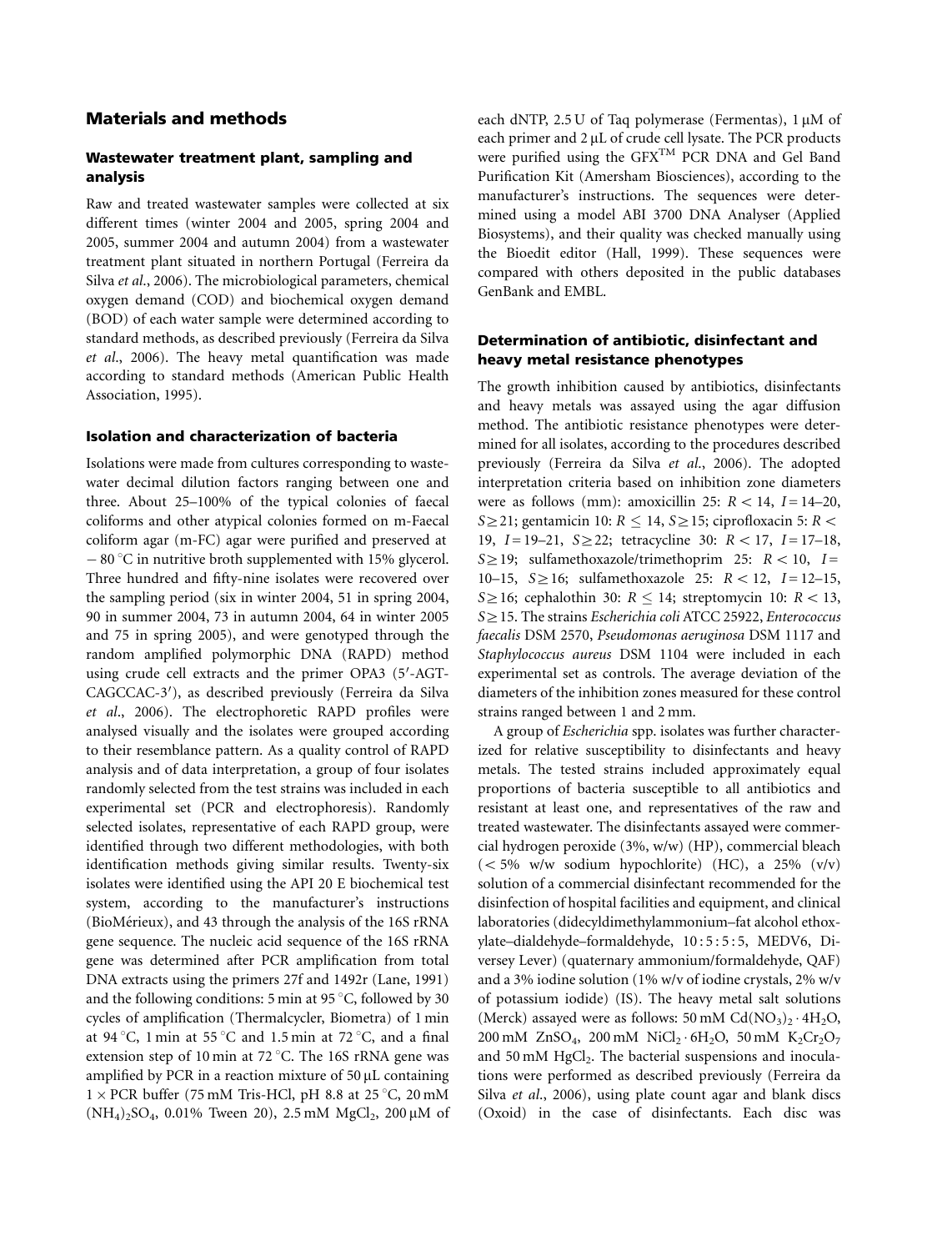impregnated with 10  $\mu$ L of HP, HC or QAF, or 15  $\mu$ L of IS. For heavy metal inhibition tests, a drop of  $10 \mu L$  of cadmium, chromium and mercury solutions, or  $15 \mu L$  of zinc and nickel solutions, was applied directly onto the inoculated medium. After an incubation period of 24 h at  $35^{\circ}$ C, the diameters of growth inhibition were measured. Escherichia coli ATCC 25922, included in each experimental set as a control, presented a variation in inhibition diameter of 1–2 mm. The variations in the inhibition diameter (mm) obtained for antibiotics, disinfectants and heavy metals were as follows: amoxicillin, 0–28; gentamicin, 0–23; ciprofloxacin, 0–38; tetracycline, 0–32; sulfamethoxazole/trimethoprim, 0–33; sulfamethoxazole, 0–25; cephalothin, 0–26; streptomycin, 0–15; HP, 19–36; HC, 17–40; IS, 15–25; QAF, 0–40; nickel, 13–29; cadmium, 11–24; zinc, 12–22; mercury, 14–35; chromium, 26–42.

### Detection and characterization of the variable regions of class 1 integrons

The screening and characterization of the variable regions of class 1 integrons followed the procedures described previously (Lévesque et al., 1995; Martinez-Freijo et al., 1998; Maguire et al., 2001). The same DNA extracts used for genotyping were screened for the presence of variable regions of class 1 integrons, ensuring the quality of the DNA extracts. The primers CS5 (5'-GGCATCCAAGCAG-CAAG-3') and CS3 (5'-AAGCAGACTTGACCTGA-3') were used to detect the variable regions of class 1 integrons. The primers ant(3")-Ia, ant(3")-I-3' and dhfrI were used to map the respective variable regions, as described by Lévesque et al. (1995). PCR amplifications (Thermalcycler, Biometra) were prepared as follows: 1 U of Taq polymerase (Fermentas),  $1 \times PCR$  buffer (10 mM Tris-HCl, pH 8.8 at 25 °C, 50 mM KCl, 0.08% Nonidet P40),  $2.5$  mM MgCl<sub>2</sub> (Fermentas), 0.2 mM of each dNTP (Fermentas), 1  $\mu$ M of each of the forward and reverse primers and  $15 \mu L$  of the crude cell lysate, in a total volume of 50 mL. The amplification programme was as follows: 10 min at 94  $\degree$ C, 35 cycles of 1 min at 94 °C, 1 min at 54 °C and 2 min at 72 °C, and a final extension of 10 min at 72  $^{\circ}$ C. PCR products were analysed

and purified by electrophoretic separation in a 1.5% agarose gel in Tris-acetate–EDTA buffer. The variable regions of the class 1 integrons were partially sequenced using the primers CS3, ant $(3'')$ -Ia, ant $(3'')$ -I-3' and/or dhfrI.

### Statistical analyses

The chi-squared test was used to compare the prevalence of antibiotic resistance phenotypes amongst the isolates from raw and treated wastewater, and the resistance prevalence and presence of integron-specific gene cassettes amongst the isolates resistant and susceptible to each antibiotic. The correlations between the inhibition diameters caused by antibiotics, disinfectants and heavy metals were assessed by Pearson correlation analysis. For all the statistical analyses, the application SPSS 14.0 for Windows (SPSS Inc., Chicago, IL) was used.

# Results and discussion

### Wastewater characterization

The chemical and microbiological parameters of raw and treated wastewater for the sampling period winter 2004 to autumn 2004 have been reported previously (Ferreira da Silva et al., 2006), and were included in the calculations presented in Table 1. The microbiological analysis of raw wastewater over the sampling period winter 2004 to spring 2005 showed that the numbers of total heterotrophs and total coliforms were in the range  $10^{7}-10^{8}$  CFU  $100 \text{ mL}^{-1}$ , whereas the numbers of faecal coliforms and enterococci were in the region of  $10^6\,\mathrm{CFU}$  100 mL $^{-1}$  (Table 1). Treatment produced a decrease of 80–90% in the levels of the organisms in each of these groups, corresponding to an average log<sub>10</sub> decrease of 0.8–1.3. The average decreases in COD and BOD observed in the same period were 74% and 81%, respectively, with the average COD and BOD values in treated wastewater in the legally established range (125 and  $25 \text{ mgO}_2 \text{L}^{-1}$ , respectively) (Council Directive 91/271/EEC, 1991).

Table 1. Chemical and microbiological analyses of raw and treated wastewater samples used in this study

| Parameter                                                  | Raw water,<br>median (range) | Treated water,<br>median (range) | $Log10$ reduction,<br>average $\pm$ SD | Removal (%),<br>average $\pm$ SD |  |
|------------------------------------------------------------|------------------------------|----------------------------------|----------------------------------------|----------------------------------|--|
| Total heterotrophs (CFU $\times$ 10 <sup>5</sup> /100 mL)  | 2200 (520-4900)              | 220 (65-380)                     | $1.0 + 0.3$                            | $89 + 5.4$                       |  |
| Total coliforms (CFU $\times$ 10 <sup>5</sup> /100 mL)     | 450 (220-1400)               | 58 (20-260)                      | $0.8 \pm 0.4$                          | $79 + 14.5$                      |  |
| Faecal coliforms (CFU $\times$ 10 <sup>5</sup> /100 mL)    | $36(25 - 53)$                | $3(1-6)$                         | $1.3 \pm 0.4$                          | $92 + 6.9$                       |  |
| Faecal streptococci (CFU $\times$ 10 <sup>5</sup> /100 mL) | $41(26 - 85)$                | $3(1-5)$                         | $1.2 \pm 0.4$                          | $92 + 4.7$                       |  |
| $COD$ (mg O <sub>2</sub> L <sup>-1</sup> )                 | 400 (290-720)                | $91(71 - 230)$                   | $0.7 \pm 0.3$                          | $74 \pm 18.6$                    |  |
| BOD (mg $O_2 L^{-1}$ )                                     | 250 (170-400)                | 23 (16-130)                      | $0.9 + 0.4$                            | $81 \pm 20.3$                    |  |

BOD, biochemical oxygen demand; COD, chemical oxygen demand.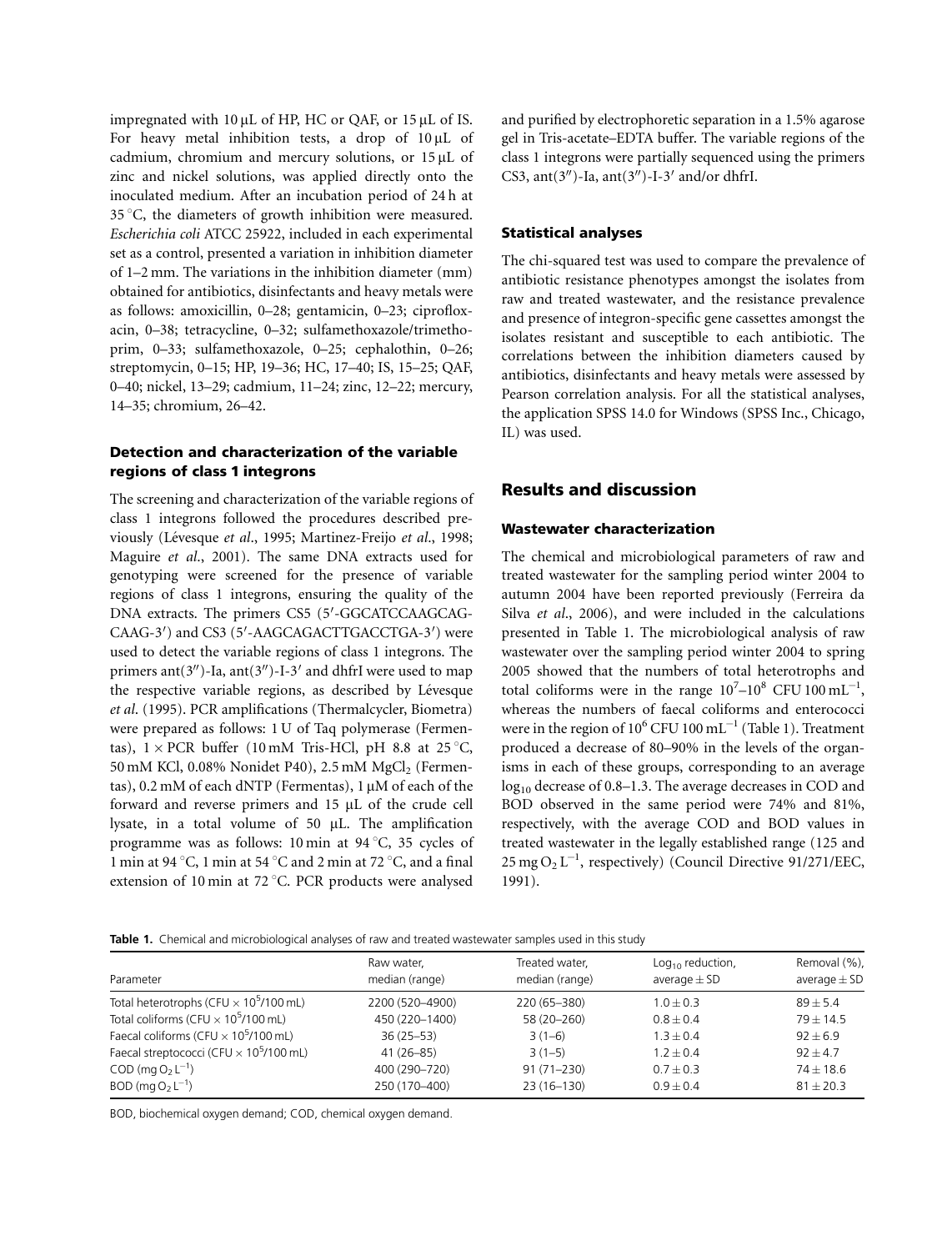### Isolation, genotyping and identification of m-FC isolates

Three hundred and fifty-nine isolates was purified from m-FC agar, a selective medium used to isolate and presumptively identify faecal coliforms (American Public Health Association, 1995). The RAPD-based genotyping of the isolates resulted in the definition of three major resemblance groups identified using the API 20 E system and/or16S rRNA gene sequence analysis. The largest RAPD group integrated 290 isolates. Within this largest cluster, it was possible to distinguish a subgroup of 26 isolates that, despite the general resemblance pattern, presented a characteristic set of very low-intensity bands. These isolates were identified, through 16S rRNA gene sequence analysis, as members of the genus Shigella, related to the species S. sonnei, S. boydii and S. flexneri. The other isolates integrated in the largest RAPD group were identified as Escherichia coli and only three as Escherichia fergusonii. Another RAPD group, composed of 43 elements, was identified (four through 16S rRNA gene sequence analysis and 10 through API 20 E) as Klebsiella pneumoniae. The smallest RAPD group contained 14 Acinetobacter spp. isolates. Two Betaproteobacteria, isolated from the treated wastewater in two different sampling periods, showed a 16S rRNA gene similarity below 97% with members of the family Neisseriaceae. These two Betaproteobacteria and the Acinetobacter spp. were not included in further data analysis.

The relative abundance of each genus revealed that, as expected, the most abundant isolates were members of the genus Escherichia, although some of these did not form the typical blue colonies on m-FC agar. Shigella spp., closely related to the genus Escherichia, occasionally formed blue colonies, whereas K. pneumoniae and Acinetobacter spp. formed atypical colonies. Bacteria belonging to these three genera were isolated in smaller proportions (Fig. 1). Wastewater treatment led to a slight decrease in the relative proportions of Escherichia spp. isolates, with a concomitant increase in Acinetobacter, Shigella and Klebsiella.

### Effect of wastewater treatment on antibiotic resistance phenotype

The Enterobacteriaceae were characterized for their antibiotic resistance phenotype (Table 2). Klebsiella pneumoniae isolates presented a high percentage of resistance to the antibiotic amoxicillin, a result that was expected from previous indications of the natural resistance of members of the genus Klebsiella to this antibiotic (Stock & Wiedemann, 2001). The results obtained for K. pneumoniae isolates suggest that wastewater treatment is accompanied by an increase in resistance to the other antibiotics tested. With the exception of amoxicillin and cephalothin, similar results were observed for Shigella spp. isolates. Two treated wastewater isolates belonging to this genus were simultaneously resistant to amoxicillin, sulfamethoxazole/trimethoprim, tetracycline and ciprofloxacin or gentamicin, respectively. However, the small number of K. pneumoniae and Shigella spp. obtained in this study does not allow a more in-depth discussion of these results.

For Escherichia spp. isolates, the highest antibiotic resistance prevalence was observed for amoxicillin and tetracycline, with values around 30% (Table 2). A comparison of the antibiotic resistance frequency in Escherichia spp. isolates from raw wastewater vs. treated wastewater revealed that, for the antibiotics amoxicillin, ciprofloxacin, tetracycline and cephalothin, the resistance prevalence increased by 5–10% in treated wastewater (Table 2). The highest increases were observed for ciprofloxacin (7%,  $P < 0.0001$ ) and cephalothin (10%,  $P < 0.01$ ). The resistance to multiple antibiotics showed a similar pattern of variation in raw and treated wastewater, with a decrease of  $c$ . 10% along the



Fig. 1. Frequency of isolates belonging to different genera, recovered on the selective medium m-FC agar (pie; 1% corresponds to unidentified Betaproteobacteria), and the respective ratios in raw and treated wastewater.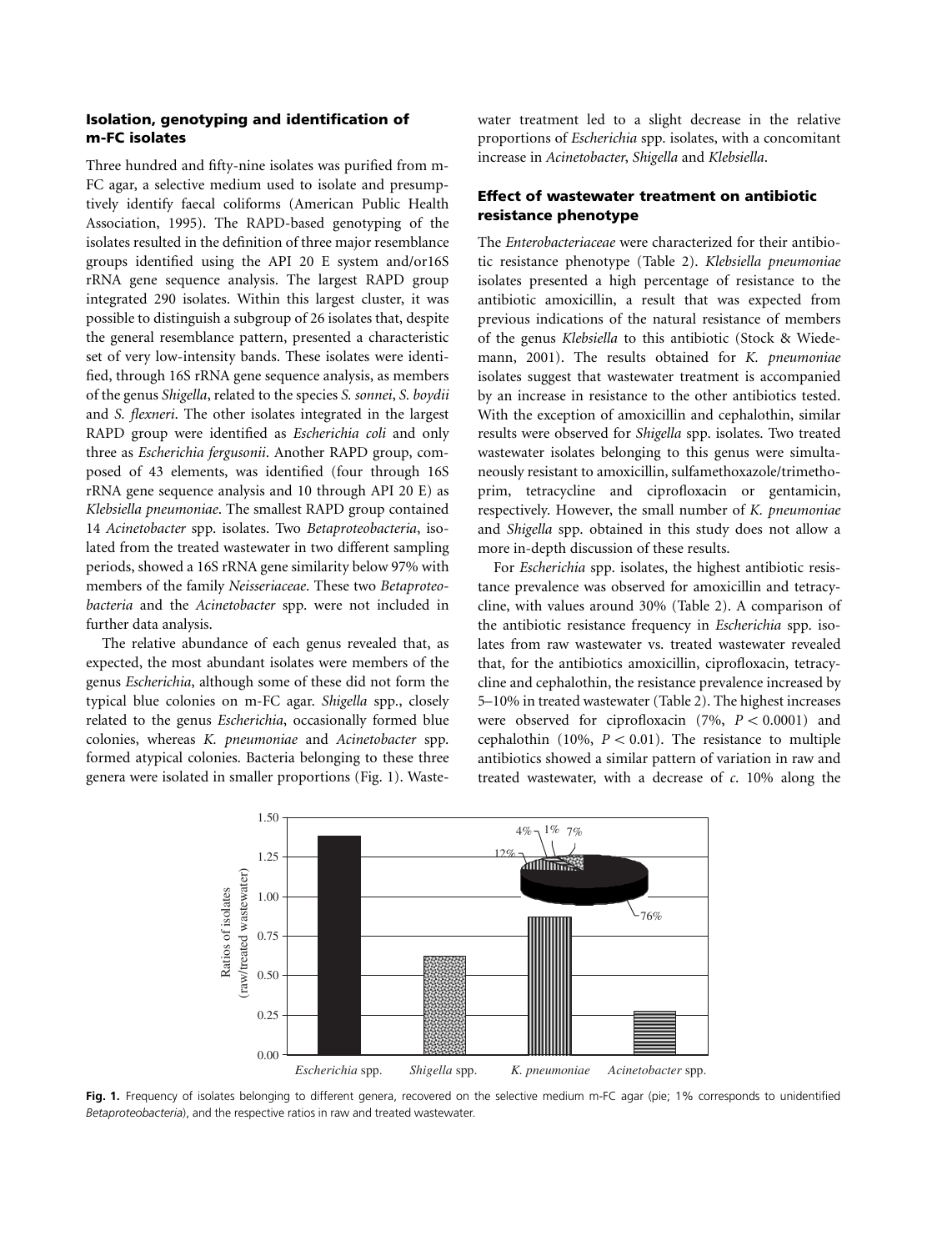Table 2. Prevalence (%) of antibiotic resistance (or intermediate) phenotypes in enteric bacteria isolated from raw and treated wastewater

| Taxon            | Wastewater | $\sqrt{n}$ | Resistance prevalence (%) |            |            |           |           |            |                |                |      |
|------------------|------------|------------|---------------------------|------------|------------|-----------|-----------|------------|----------------|----------------|------|
|                  |            |            | AML                       | <b>CIP</b> | <b>SXT</b> | TET       | <b>CP</b> | <b>GEN</b> | R <sub>2</sub> | R <sub>3</sub> | R4   |
| Escherichia spp. | Raw        | 159        | 28.0(3.2)                 | 2.5(0.6)   | 22.2(1.3)  | 32.1(0.6) | 10.5      | 3.8        | 28.3           | 16.4           | 5.0  |
|                  | Treated    | 115        | 34.8(6.3)                 | 9.7(0.9)   | 22.5       | 36.8      | 20.5      | 5.2        | 34.2           | 21.1           | 8.8  |
|                  | Total      | 274        | 30.9(3.8)                 | 5.5(0.6)   | 22.3(0.5)  | 34.1(0.2) | 14.5      | 4.4        | 30.7           | 19.0           | 7.7  |
| Shigella spp.    | Raw        | 10         | 20.0                      | 0.0        | 0.0        | 0.0       | 12.5      | 0.0        | 0.0            | 0.0            | 0.0  |
|                  | Treated    | 16         | 12.5(6.3)                 | 6.3        | 12.5       | 25.0      | 0.0       | 6.3        | 12.5           | 12.5           | 12.5 |
|                  | Total      | 26         | 14.8(7.4)                 | 3.7        | 7.4        | 14.8      | 4.8       | 3.7        | 7.4            | 7.4            | 7.4  |
| Klebsiella spp.  | Raw        | 20         | 94.7                      | 0.0        | 0.0        | 5.0       | 0.0       | 0.0        | 5.0            | 0.0            | 0.0  |
|                  | Treated    | 23         | 95.7                      | 4.4        | 8.7        | 13.0      | 5.9       | 4.4        | 17.4           | 8.7            | 4.4  |
|                  | Total      | 43         | 92.9                      | 2.3        | 4.7        | 9.6       | 3.5       | 2.3        | 11.6           | 4.7            | 2.3  |

AML, amoxicillin; CIP, ciprofloxacin; CP, cephalothin; GEN, gentamicin; SXT, sulfamethoxazole/trimethoprim; TET, tetracycline; R2, R3, R4, resistant to two or more, three or more and four or more antibiotics, respectively.

categories R2 (resistant to two or more antibiotics), R3 (resistant to three or more antibiotics) and R4 (resistant to four or more antibiotics). Each of these categories showed an increase of 3–6% after wastewater treatment (Table 2).

The results showed that wastewater treatment was accompanied by a generalized increase in antibiotic resistance and multiresistance prevalence in Escherichia spp. isolates. The most significant increase was observed for the antibiotic ciprofloxacin. In a previous study with enterococci from the same wastewater treatment facility, a similar effect was observed (Ferreira da Silva et al., 2006). The occurrence and stability of this antibiotic, as well as tetracycline and sulfamethoxazole, in the environment, namely in sewage water, have been reported previously (Halling-Sorensen et al., 1998; Kümmerer, 2004), and may explain these results. However, further studies are needed to provide some insights into this issue. Considering their frequent clinical use in outpatients, Stelling et al. (2005) have hypothesized that resistance to certain antimicrobials, such as ciprofloxacin, may be associated more with the patterns of antimicrobial use in the community rather than in hospitals.

It is assumed that commensal and environmental bacteria will present a comparatively lower antibiotic resistance prevalence than their counterparts isolated from clinical samples or from the hospital environment. Multiple surveillance programmes have provided large data sets on antimicrobial susceptibility in clinically relevant bacteria, allowing a comparison of clinical isolates worldwide (Stelling et al., 2005), as well as isolates from different environmental origins. Comparing the results obtained in this study with those presented in an integrating analysis of different surveillance programmes conducted worldwide for Escherichia coli in the year 2001 (Stelling et al., 2005), it can be observed that the resistance prevalence values for sulfamethoxazole/trimethoprim, ciprofloxacin and amoxicillin are of the same order of magnitude as the values arbitrarily categorized by the authors as 'low resistance' for sulfamethoxazole/trimethoprim (0–20%), ciprofloxacin  $(< 10\%)$  and ampicillin (20–40%). The countries of southern Europe included in such categories were Italy for ampicillin and sulfamethoxazole/trimethoprim, and France for ciprofloxacin. The resistance prevalence of gentamicin was below 10%, in general, in the countries analysed in these surveillance programmes, a value also in accordance with that found in the present study. Nevertheless, it should be emphasized that the data in Stelling et al. (2005) refer to clinical isolates, which would be expected to be comparatively more resistant than bacteria from a community origin, namely from an urban wastewater treatment plant.

One of the major concerns related to the persistence of antibiotic resistance in treated wastewater is potential environmental contamination, namely of natural waters. In their study of the impact of an urban effluent on the antibiotic resistance of Enterobacteriaceae in a riverine area in the north of Spain, Goñi-Urriza et al. (2000), using a methodology similar to that employed in this study, found high resistance prevalence values for quinolones (20%), tetracycline (18%) and  $\beta$ -lactams (13%), with higher percentages detected downstream from the wastewater discharge. These results demonstrate that antibiotic-resistant bacteria may persist in natural waters, and may present a selective advantage relative to their susceptible counterparts in environments with different forms of chemical pollution (e.g. McArthur & Tuckfield, 2000). According to such evidence, the results obtained in this study suggest that wastewater treatment may contribute to the environmental dissemination of antibiotic-resistant bacteria.

## Relative susceptibility to antibiotics, heavy metals and disinfectants

The association between antibiotic resistance and reduced susceptibility to disinfectants and heavy metals has been widely reported (Alonso et al., 2001). In order to assess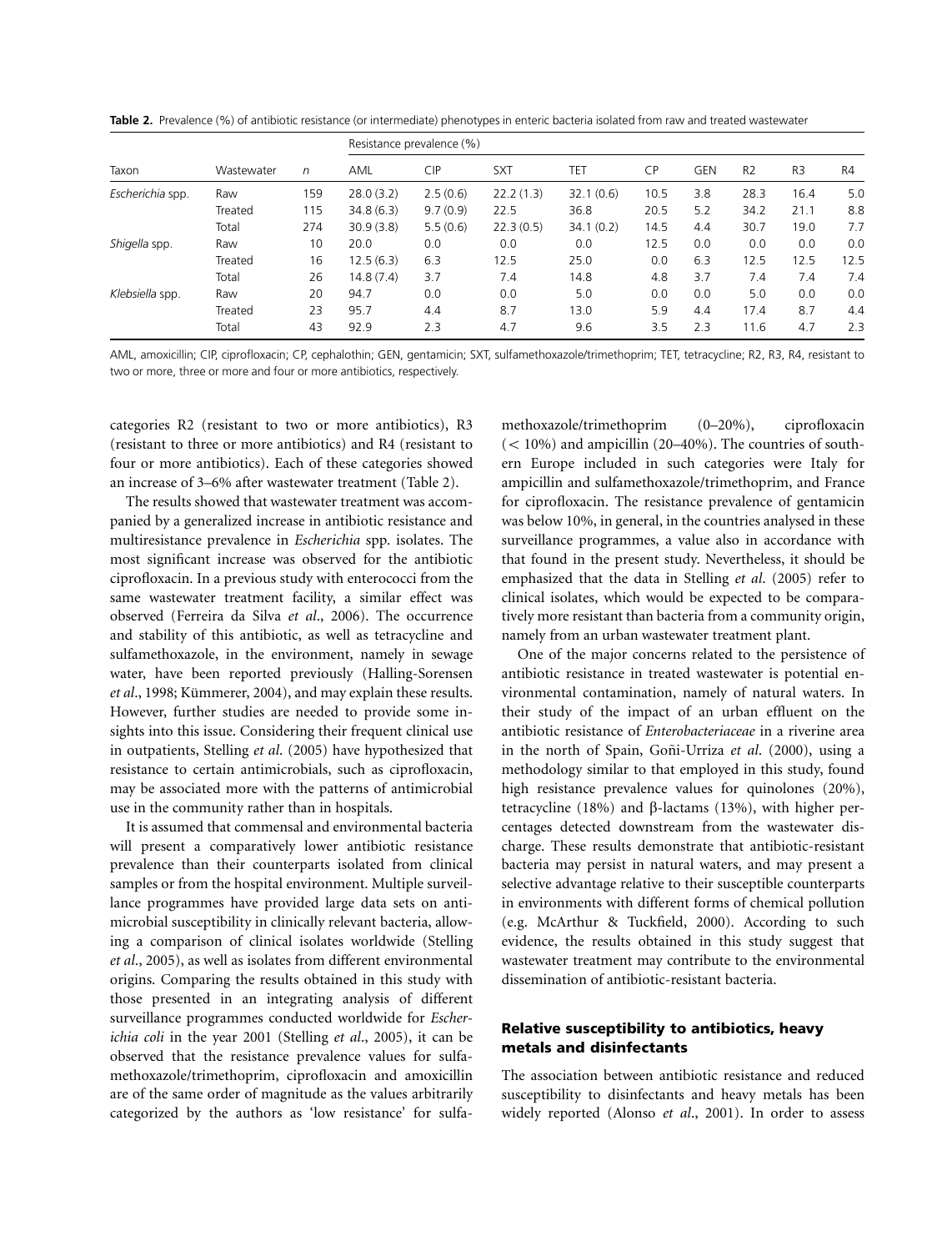

Fig. 2. Pearson correlation between the inhibition diameters produced by different antimicrobial agents. HC, sodium hypochlorite (commercial bleach); HP, hydrogen peroxide; IS, iodine solution; QAF, quaternary ammonium/formaldehyde disinfectant. Black, significant correlation at the 0.01 level; grey, significant correlation at the 0.05 level; N, negative correlation; P, positive correlation.

whether antibiotic resistance was correlated with a reduced susceptibility to disinfectants and heavy metals in these Escherichia spp. isolates, a group of strains was grown in the presence of four disinfectants and five heavy metals. Given the objective of this study, it was considered relevant to test household disinfectants and disinfectants similar to those used in potable water disinfection, belonging to different chemical classes. Some heavy metals frequently reported as environmental contaminants were also selected. The possible association between the patterns of inhibition produced by the antimicrobial agents, disinfectants and heavy metals was assessed through a Pearson correlation analysis (Fig. 2). Heavy metals have been widely reported as possible factors of selective pressure for antibiotic resistance, mainly as a result of the genetic linkage of resistance determinants in the same plasmid or mobile genetic element (Bass et al., 1999; Alonso et al., 2001). Of the heavy metals tested, a positive correlation ( $r = 0.3$ ,  $P < 0.005$ ) was demonstrated only between mercury and the antibiotics sulfamethoxazole/trimethoprim and tetracycline (Fig. 2). Over the sampling period, of the heavy metals included in this study, mercury presented the lowest concentrations in sludge dry matter  $(0.8-1.7 \,\mathrm{mg\,kg}^{-1}),$  and zinc presented the highest values (1500–1700 mg  $\text{kg}^{-1}$ ). In treated wastewater, mercury presented values in the range  $0.5-1.2 \mu g L^{-1}$ , whereas the other heavy metals were below the detection limit (0.1 mg  $L^{-1}$ ). Although mercury is present at lower concentrations than the other metals tested, it may be responsible for a selective effect. Indeed, the genetic linkage of antibiotic resistance to mercury salts has been described

previously in Gram-negative bacteria (Wireman et al., 1997), namely in IncP plasmids isolated from the activated sludge of a wastewater treatment plant (Dröge et al., 2000). These results support the observations of McArthur & Tuckfield (2000) in stream bacteria, who reported that, in areas in which no antibiotic-resistant bacteria were discharged, a positive correlation between antibiotic resistance prevalence and mercury concentration was observed. Such evidence suggests that this metal may act as a selective factor for the proliferation of antibiotic-resistant bacteria.

The cross-resistance between antibiotics and disinfectants has been reported by some authors to be responsible for the selection of antibiotic-resistant bacteria, namely in the domestic environment (Levy, 2002; Kümmerer, 2004). However, several studies have demonstrated a lack of association between the two resistance phenotypes (e.g. Cole et al., 2003). Of the disinfectants tested, none demonstrated a positive correlation with any of the antibiotics assayed. The negative correlations observed for disinfectants and antibiotics (Fig. 2) may suggest that disinfectants and/or antiseptics containing oxidative agents, such as HP or others with similar action mechanisms, may limit the proliferation and spread of sulfamethoxazole/trimethoprim- and gentamicinresistant Escherichia spp.

The inhibitory effects of the disinfectants HP, HC and QAF were positively correlated in the tested isolates  $(r = 0.3 - 0.4, P < 0.05)$ . The observation of a positive correlation between the disinfectants HP, HC and QAF, and between the first two and IS, may be explained on the basis of a similar mode of cell response to the injuries imposed by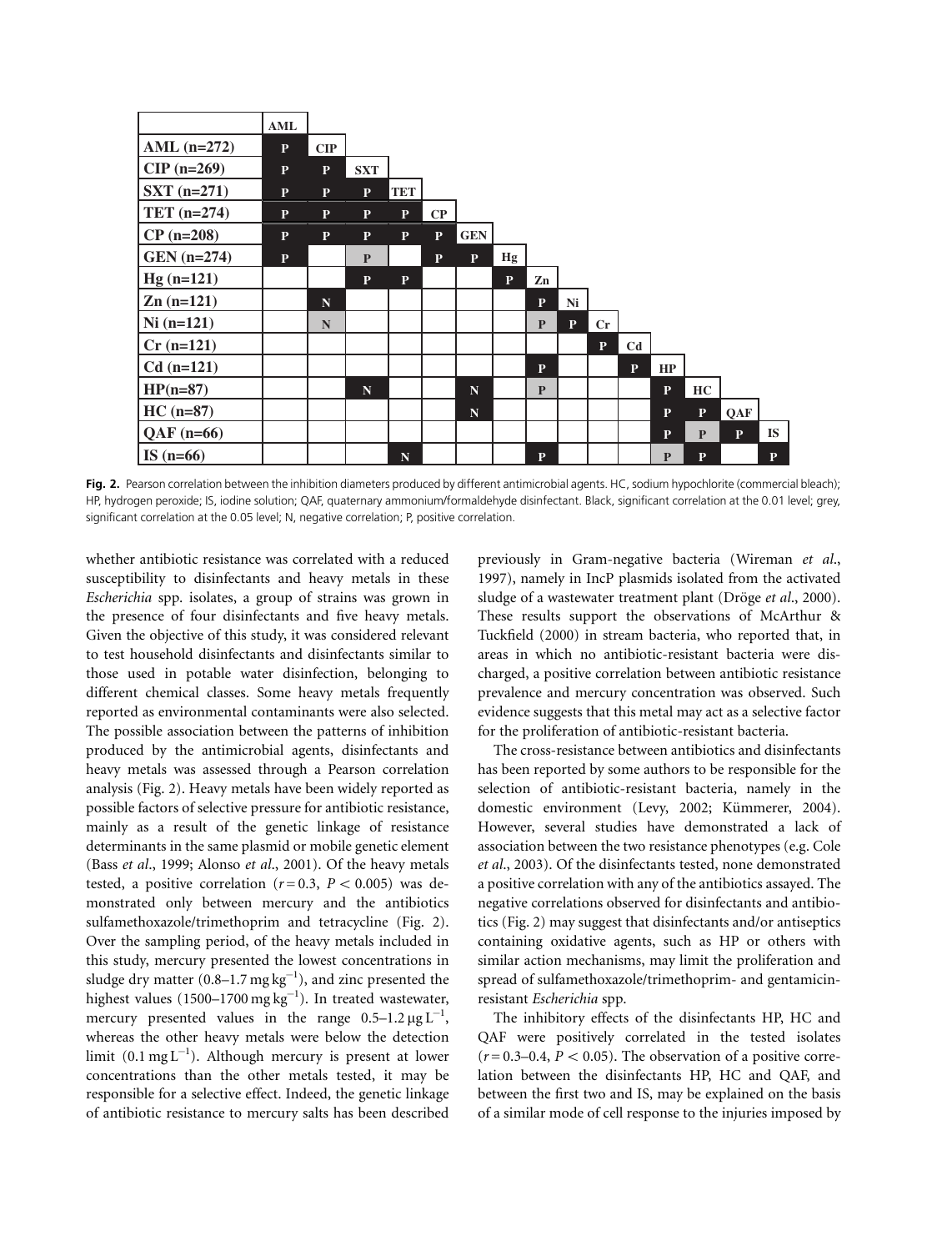|                                         | Frequency (%) |                |     |                 |           |                |                |                |                |     |
|-----------------------------------------|---------------|----------------|-----|-----------------|-----------|----------------|----------------|----------------|----------------|-----|
|                                         | AML           | <b>CIP</b>     | SXT | <b>TET</b>      | <b>CP</b> | <b>GEN</b>     | R <sub>2</sub> | R3             | R <sub>4</sub> | C11 |
| Amoxicillin (AML)                       |               |                |     |                 |           |                |                |                |                |     |
| Resistant ( $n = 83$ )                  | 100           | 16             | 58  | 66              | 22        | 10             | 88             | 58             | 22             | 21  |
| Susceptible ( $n = 176$ )               | 0             | 1              | 6   | 21              | 5         | 1              | 6              | 1              | 0              | 6   |
| Ciprofloxacin (CIP)                     |               |                |     |                 |           |                |                |                |                |     |
| Resistant ( $n = 14$ )                  | 93            | 100            | 71  | 86              | 29        | $\overline{7}$ | 100            | 100            | 64             | 14  |
| Susceptible ( $n = 257$ )               | 27            | $\mathbf 0$    | 19  | 32              | 10        | $\overline{4}$ | 25             | 14             | 4              | 10  |
| Sulfamethoxazole/trimethoprim (SXT)     |               |                |     |                 |           |                |                |                |                |     |
| Resistant ( $n = 60$ )                  | 80            | 17             | 100 | 78              | 13        | 13             | 95             | 75             | 27             | 32  |
| Susceptible ( $n = 207$ )               | 16            | 2              | 0   | 21              | 10        | 2              | 11             | 3              | 1              | 3   |
| Tetracycline (TET)                      |               |                |     |                 |           |                |                |                |                |     |
| Resistant ( $n = 93$ )                  | 59            | 13             | 51  | 100             | 12        | 10             | 69             | 51             | 19             | 24  |
| Susceptible ( $n = 179$ )               | 16            | 1              | 7   | $\mathbf 0$     | 11        | 1              | 10             | $\overline{2}$ | 0              | 3   |
| Cephalothin (CP)                        |               |                |     |                 |           |                |                |                |                |     |
| Resistant ( $n = 30$ )                  | 60            | 13             | 27  | 37              | 100       | $\overline{7}$ | 63             | 40             | 27             | 10  |
| Susceptible ( $n = 178$ )               | 25            | 3              | 20  | 32              | 0         | 3              | 23             | 15             | $\overline{2}$ | 9   |
| Gentamicin (GEN)                        |               |                |     |                 |           |                |                |                |                |     |
| Resistant ( $n = 12$ )                  | 67            | 8              | 67  | $\overline{25}$ | 17        | 100            | 83             | 83             | 58             | 25  |
| Susceptible ( $n = 262$ )               | 29            | 5              | 20  | 32              | 11        | 0              | 27             | 16             | 4              | 9   |
| Class 1 integron (C1 I) variable region |               |                |     |                 |           |                |                |                |                |     |
| Present $(n=27)$                        | 63            | $\overline{7}$ | 70  | 82              | 11        | 11             | 78             | 48             | 15             | 100 |
| Absent ( $n = 247$ )                    | 27            | 5              | 17  | 29              | 11        | 4              | 24             | 15             | 5              | 0   |

Table 3. Prevalence of antibiotic resistance and class 1 integron variable regions amongst resistant and susceptible isolates of Escherichia spp

R2, R3, R4, resistant to two or more, three or more or four or more antibiotics, respectively. Bold values,  $P < 0.0001$ ; underlined values,  $P < 0.005$ ; normal type, no significant differences; C1I, class 1 integron.

Intermediate phenotypes were excluded from this analysis.

these agents. The disinfectants HP, HC and IS act as oxidative agents (although the exact mechanisms of the last two are not fully understood), whereas QAF contains formaldehyde, which acts as a mutagenic agent interacting with nucleic acids and proteins, and a quaternary ammonium detergent, which facilitates penetration into the cell (McDonnell & Russel, 1999). Acquired bacterial resistance to disinfectants has been described, and may result from mutation or from mobile genetic elements such as plasmids or transposons (McDonnell & Russel, 1999; Gilbert & McBain, 2003). However, many bacteria are intrinsically resistant to disinfectants, which may trigger cell defensive mechanisms, such as the SOS response (McDonnell & Russel, 1999). The use of a nonspecific defensive reaction may explain the present set of results, as a clear correlation was observed between the different disinfectants, without any evident positive association with antibiotic resistance.

### Patterns of resistance per group of antibioticresistant bacteria

Correlation analysis (Fig. 2) based on the diameters of growth inhibition demonstrated significant positive correlations between all the antibiotics tested, except gentamicin, with correlation values in the range  $r = 0.2 - 0.6$ . Gentamicin presented positive correlations with amoxicillin, cephalothin and sulfamethoxazole/trimethoprim, but not with ciprofloxacin or tetracycline. In order to better understand the positive correlations observed and to characterize the patterns of antibiotic resistance in the wastewater Escherichia spp. isolates, the relative frequency of antibiotic resistance was calculated for bacteria resistant and susceptible to each antibiotic (Table 3). It was observed that bacteria resistant to amoxicillin were significantly more resistant to the other antibiotics tested, significantly more multiresistant and showed a higher prevalence of class 1 integrons than did the amoxicillin-susceptible counterparts. Eighty-nine per cent of the bacteria resistant to amoxicillin were also resistant to at least one other antibiotic, mostly to tetracycline (66%) or sulfamethoxazole/trimethoprim (58%). Similar results were observed for the isolates resistant to tetracycline and sulfamethoxazole/trimethoprim. When compared with their susceptible counterparts, they were significantly more resistant to the other antibiotics tested, except for cephalothin, significantly more multiresistant and showed a higher prevalence of class 1 integrons. Multiresistance in sulfamethoxazole/trimethoprimresistant isolates was highly prevalent (97%) and superior to that observed in tetracycline-resistant bacteria (69%). In either case, multiresistance was observed mainly with amoxicillin and tetracycline or sulfamethoxazole/trimethoprim, respectively.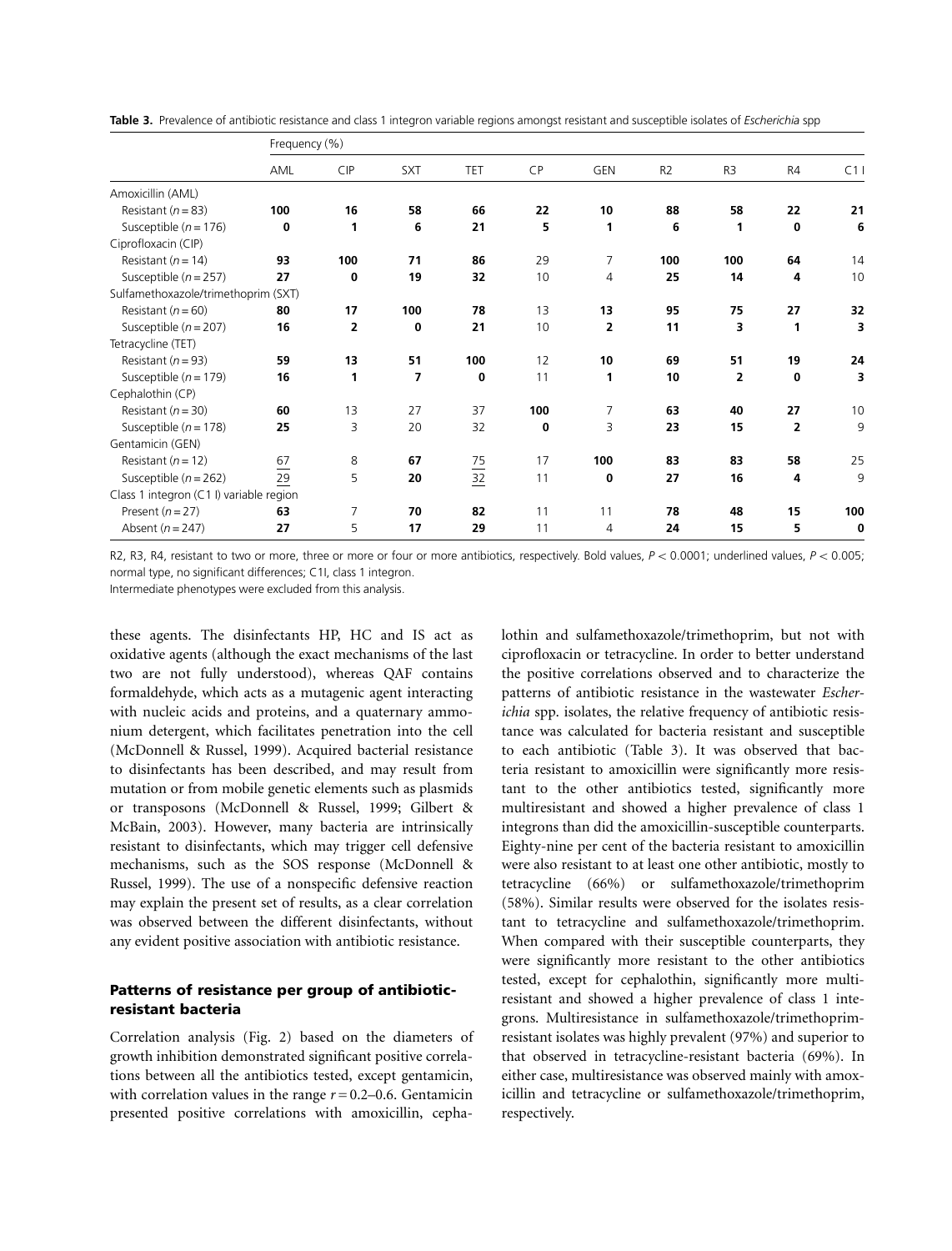Bacteria resistant to ciprofloxacin, when compared with susceptible isolates, were significantly more resistant to amoxicillin, tetracycline and sulfamethoxazole/trimethoprim and presented a higher prevalence of multiresistance. Indeed, all bacteria resistant to ciprofloxacin were resistant to another antibiotic, and more than 90% were resistant to two other antibiotics, mainly amoxicillin (93%), tetracycline (80%) or sulfamethoxazole/trimethoprim (67%). In clinical isolates of Enterobacteriaceae, ciprofloxacin resistance typically seems to be part of the multiresistance phenotype, occurring together with resistance to  $\beta$ -lactams, ceftriaxone or tetracycline (e.g. Wang et al., 2001; Leverstein-van Hall et al., 2003). Class 1 integrons were not more prevalent in ciprofloxacin-resistant than in ciprofloxacin-susceptible bacteria, confirming previous reports (Leverstein-van Hall et al., 2003). However, the plasmid-borne quinolone resistance determinant *anr* has been associated with both integrons and multiresistance phenotypes (Tran & Jacoby, 2002; Li, 2005; Mammeri et al., 2005). The observed association between resistance to ciprofloxacin and resistance to amoxicillin, sulfamethoxazole/trimethoprim or tetracycline was consistent with the significant increase in ciprofloxacin resistance in isolates from treated wastewater. Bacteria simultaneously resistant to ciprofloxacin and to tetracycline, amoxicillin or sulfamethoxazole/trimethoprim were significantly more prevalent in treated than in raw wastewater  $(P < 0.01)$ . These results may suggest genetic linkage between different resistance determinants, that bacteria resistant to one of these antibiotics may have higher probabilities of acquiring fluoroquinolone resistance, or that a single mechanism, for example an efflux complex (Pagès et al., 2005), is responsible for more than one resistance phenotype.

Bacteria resistant to gentamicin showed a high percentage  $(5 - 80\%)$  of double and triple resistance to amoxicillin, sulfamethoxazole/trimethoprim and also tetracycline. Indeed, this antibiotic has been reported to be associated with multiresistance patterns (Leverstein-van Hall et al., 2003). Cephalothin-resistant bacteria were significantly more multiresistant and presented a higher prevalence of resistance to amoxicillin, but not to the other antibiotics tested. The use of a common resistance mechanism may explain the association between amoxicillin and cephalothin resistance, for example, as a result of extended-spectrum  $\beta$ -lactamases (e.g. Saladin et al., 2002). Although no significant increase in amoxicillin resistance accompanied wastewater treatment, bacteria simultaneously resistant to cephalothin and amoxicillin were significantly more prevalent in the treated effluent ( $P < 0.005$ ).

The association between the resistance phenotypes to  $\beta$ lactam antibiotics and those to other antibiotics of distinct chemical families, observed in this study, has been described previously for clinical and animal isolates. For example,

Oteo et al. (2002), in a study with invasive isolates of Escherichia coli, observed that the prevalence of resistance to sulfamethoxazole/trimethoprim, gentamicin and ciprofloxacin was higher in ampicillin-resistant strains than in ampicillin-susceptible strains. In that study (in which tetracycline was not included), the most common type of multiresistance was ampicillin, sulfamethoxazole/trimethoprim and ciprofloxacin. In addition, in a study with Escherichia coli isolated from newborn calves, an association was observed between ampicillin, tetracycline and sulfamethoxazole (Hoyle et al., 2005).

#### Variable regions of class 1 integrons

Class 1 integrons have been widely associated with antibiotic resistance acquisition and dissemination, acting mainly as resistance gene capture systems (Maguire et al., 2001; Barlow et al., 2004). The study of the distribution of class 1 integrons in the isolates analysed during this work was made with two major objectives. The first was to investigate whether wastewater treatment had any influence on the size and characteristics of the distribution of the variable regions of class 1 integrons. The second was to compare the class 1 integrons of the isolates analysed in this study with those of other reports focused on bacteria taxonomically similar but isolated from different origins. Thirty-one class 1 integrons, with integron-specific variable regions with sizes in the range 0.9–3 kbp, were found in the 343 enterobacteria screened (27 in Escherichia spp., one in Shigella spp., three in K. pneumoniae). Amongst the Escherichia spp., a similar frequency of class 1 integrons was found in the raw (10.0%) and treated (9.6%) wastewater. The percentage of class 1 integrons in these isolates seemed to be inferior to that reported by other authors for Escherichia coli from hospital, cattle and avian origins (Martinez-Freijo et al., 1998; Bass et al., 1999; Maguire et al., 2001; Reyes et al., 2003; Barlow et al., 2004), but superior to that reported for an estuarine environment (Rosser & Young, 1999). In a study of antibiotic resistance plasmids isolated from a wastewater treatment plant, Tennstedt et al. (2003) detected integronspecific regions, with sizes in the range 1.2–3.0 kbp, in 12% of 97 multiresistance plasmids. However, not all of these authors used the same PCR primers for class 1 integron detection. Some used CS primers, whereas others used integrase-directed primers. It is not clear whether one of these methods may lead to an underestimation of these genetic elements. According to Martinez-Freijo et al. (1998), the  $5'$  CS region of class 1 integrons may present some variability, a fact that may hamper the amplification of some integron-specific gene cassettes. In addition, the absence of the  $3'$  CS region in class 1 integrons serving as a platform for the integration of transposable elements in IncP-1 $\alpha$  plasmids from wastewater treatment plants has been reported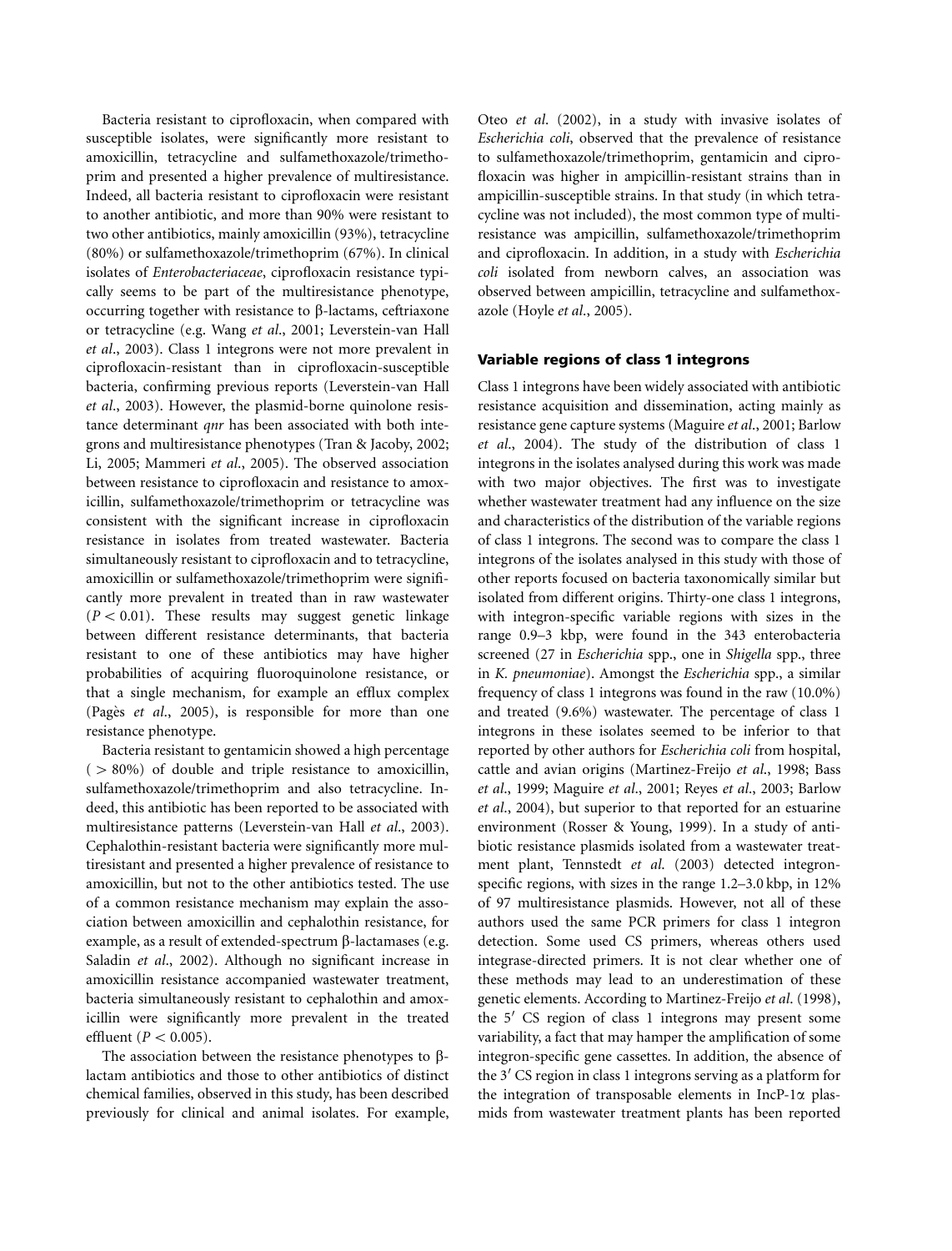(Tennstedt et al., 2005). These reports show that the use of primers specific for the CS regions of class 1 integrons may lead to an underestimation of the class 1 integron-associated gene cassettes. It is known that the  $3'$  CS region contains a gene, sulI, responsible for the phenotype of sulfamethoxazole resistance (Martinez-Freijo et al., 1998). In the present study, only one Escherichia spp. isolate in which an integronspecific amplicon was detected was susceptible to sulfamethoxazole. This observation may be a result of the absence of the sulI gene in some class 1 integrons, as described previously (Rosser & Young, 1999). In Escherichia spp. isolates from raw wastewater, the predominant (13/16) integron-specific variable region size was 1.5 kbp or more, whereas, in isolates from treated wastewater, amplicons larger than 1.5 kbp were found in only six of the 11 integron-positive strains. The other five amplicons detected in treated wastewater isolates contained 1 kbp. This observation finds support in the study of estuarine isolates by Rosser & Young (1999), who described a decrease in the integronspecific variable region size as a result of dilution by the chemical agents responsible for the selective pressure effect.

Sequence analysis of the integron-specific regions, as well as mapping produced using different combinations of the primers CS3, CS5, ant $(3'')$ -Ia, ant $(3'')$ -Ia-3' and dhfrI (Lévesque  $et$  al., 1995), revealed that, in the majority of isolates, the integron-specific region contained an aminoglycoside-adenyltransferase gene (aadA), frequently associated with a dihydrofolate reductase gene (dhfr), which mediate resistance to aminoglycosides and trimethoprim, respectively. Of the aadA genes, aadA1 was detected in the majority (20/27) of the Escherichia spp. strains and in the unique Shigella integron (1 kbp) detected. This gene was associated (except in one isolate) with the phenotypic expression of streptomycin resistance. The aadA5 gene was observed in three Escherichia spp. isolates, which exhibited susceptibility to gentamicin and resistance to streptomycin. The aminoglycoside-2"-adenylyltransferase gene (aadB) was detected in a single integron gene cassette of a gentamicinand streptomycin-resistant Escherichia spp. isolate. The streptothricin acetyltransferase gene (sat1) was detected in a single isolate susceptible to gentamicin and resistant to streptomycin. When present (14 Escherichia spp. isolates), the dihydrofolate reductase gene dhfrI was found upstream of the aadA1 gene, and was associated with resistance to sulfamethoxazole/trimethoprim. The observed associations between the genes contained in the integrons and the resistance phenotypes were in agreement with previous descriptions (Rosser & Young, 1999; Tennstedt et al., 2003).

A search for homologous sequences in the GenBank/ EMBL databases revealed that similar gene cassettes are found worldwide in Enterobacteriaceae (Escherichia, Salmonella, Klebsiella, Serratia, Yersinia) and in other Proteobacteria (Pseudomonas, Acinetobacter) from animal and human isolates and from wastewater. The occurrence of integronassociated resistance gene cassettes on antibiotic resistance plasmids isolated from a wastewater treatment plant was studied by Tennstedt et al. (2003), who found eight different gene cassettes for aminoglycoside-modifying enzymes and seven gene cassettes for dihydrofolate reductases in class 1 integrons. These authors also found genes associated with resistance to other families of antibiotics, namely oxacillinase and chloramphenicol export protein. In a study on Escherichia coli isolated from animals with different levels of exposure to humans, Skurnik et al. (2006) found class 1 integrons, exhibiting predominantly the gene cassettes aadA1/dfrA1, mainly in animals living in close contact with humans. These authors concluded that integrons may represent an adaptive response to the exposure to antimicrobial pressure above a certain threshold. In the present study, it was possible to establish an association between the integronspecific regions and the respective resistance phenotypes. Nevertheless, these genetic elements did not account for the total resistance phenotype observed for Escherichia spp.

The results presented herein suggest an association between the resistance phenotypes to the antibiotics tetracycline, amoxicillin, sulfamethoxazole/trimethoprim and ciprofloxacin, which, on the basis of genetic analysis, cannot be attributed simply to the presence of a class 1 integron variable region. A similar association was presented by Leverstein-van Hall et al. (2003) who, in a study on clinical isolates of Enterobacteriaceae, reported that the combined resistance to both ampicillin and sulfamethoxazole/ trimethoprim is the starting point for additional resistance acquisition, namely for other  $\beta$ -lactams, aminoglycosides, cephalosporins and ciprofloxacin. According to this model of multidrug resistance acquisition, the presence of integrons clearly associated with the sulfamethoxazole/ trimethoprim resistance phenotype may represent an advantage. However, resistance to  $\beta$ -lactams was not observed within the variable regions of the class 1 integrons detected in the present study. The results presented suggest that, despite the dramatic difference in selective pressure effect imposed, a similar pattern of resistance acquisition may take place in hospital or environmental conditions. The elucidation of the nature of selective pressure factors and of the ecology and dynamics of these bacterial populations will contribute to a comprehensive understanding of the factors underlying the acquisition of antibiotic resistance.

### Acknowledgements

This work was supported by Fundação Calouste Gulbenkian. The authors gratefully acknowledge Maria Alberta Silva for technical assistance, and the engineers of the wastewater treatment plant for their support during sample collection and for heavy metal analysis.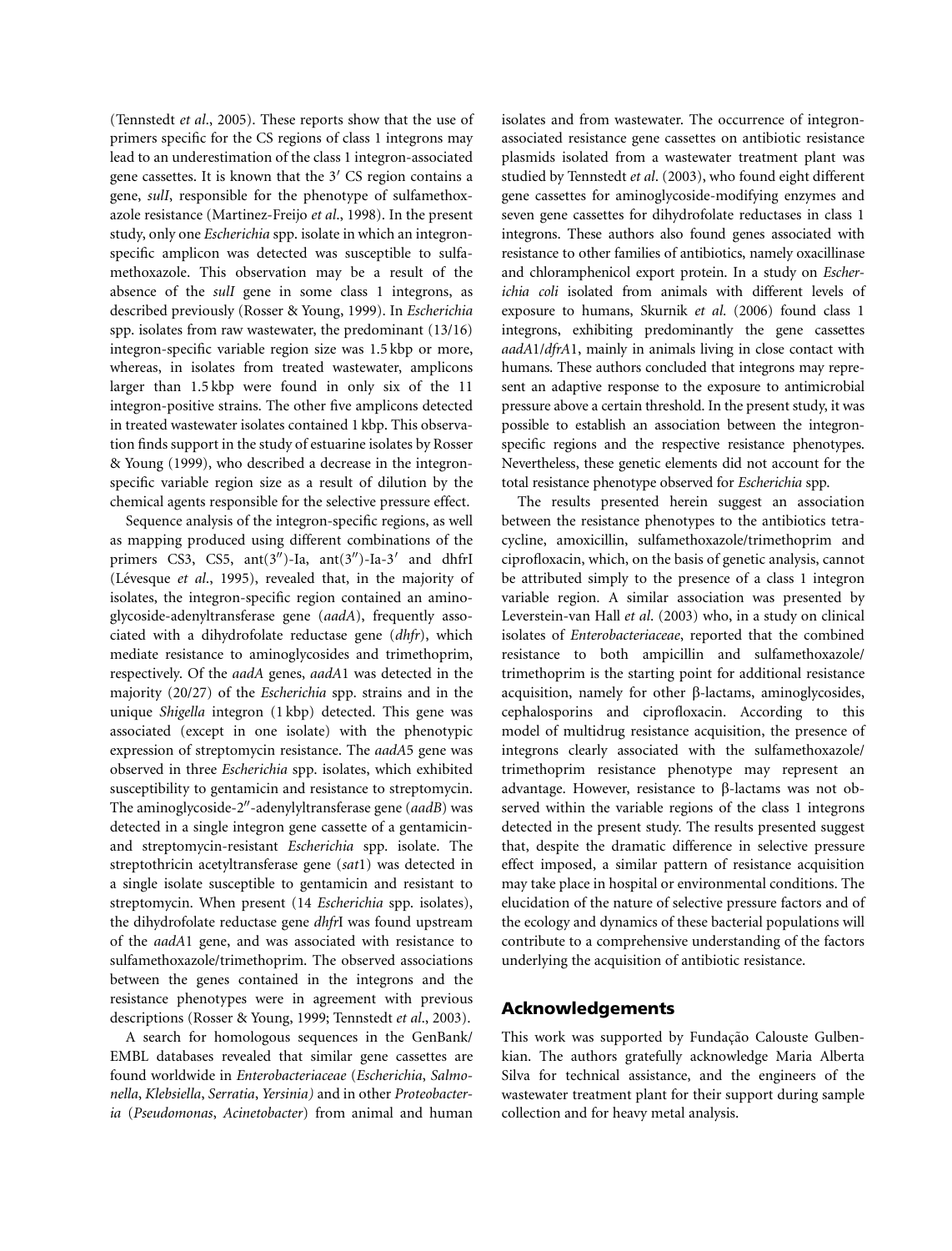# References

- Alonso A, Sánchez P & Martínez JL (2001) Environmental selection of antibiotic resistance genes. Environ Microbiol 3:  $1-9.$
- American Public Health Association (1995) Standard Methods for the Examination of Water, 19th edn. American Public Health Association, New York.
- Barlow RS, Pemberton JM, Desmarchelier PM & Gobius KS (2004) Isolation and characterization of integron-containing bacteria without antibiotic selection. Antimicrob Agents Chemother 48: 838–842.
- Bass L, Liebert CA, Lee MD, Summers AO, White DG, Thayer SG & Maurer JJ (1999) Incidence and characterization of integrons, genetic elements mediating multiple-drug resistance, in avian Escherichia coli. Antimicrob Agents Chemother 43: 2925–2929.
- Cole EC, Addison RM, Rubino JR, Leese KE, Dulaney PD, Newell MS, Wilkins J, Gaber DJ, Wineinger T & Criger DA (2003) Investigation of antibiotic and antibacterial agent crossresistance in target bacteria from homes of antibacterial product users and nonusers. J Appl Microbiol 95: 664–676.
- Council Directive 91/271/EEC (1991) Council Directive 91/271/ EEC of 21 May 1991 concerning urban waste-water treatment.
- Dröge M, Pühler A & Selbitschka W (2000) Phenotypic and molecular characterization of conjugative antibiotic resistance plasmids isolated from bacterial communities of activated sludge. Mol Gen Genet 263: 471–482.
- Ferreira M, Tiago T, Veríssimo A, Boaventura AR, Nunes OC & Manaia CM (2006) Antibiotic resistance of enterococci and related bacteria in an urban wastewater treatment plant. FEMS Microbiol Ecol 55: 322–329.
- Gilbert P & McBain AJ (2003) Potential impact of increased use of biocides in consumer products on prevalence of antibiotic resistance. Clin Microbiol Rev 16: 189–208.
- Goñi-Urriza M, Capdepuy M, Arpin C, Raymond N, Caumette P & Quentin C (2000) Impact of an urban effluent on antibiotic resistance of riverine Enterobacteriaceae and Aeromonas spp. Appl Environ Microbiol 66: 125–132.
- Hall TA (1999) BioEdit: a user-friendly biological sequence alignment editor and analysis program for Windows 95/98/ NT. Nucleic Acids Symp Ser 41: 95–98.
- Halling-Sorensen B, Nors Nielsen S, Lanzky PF, Ingersiev F, Holten Lutzhoft HC & Jorgensen SE (1998) Occurrence, fate and effects of pharmaceutical substances in the environment–a review. Chemosphere 36: 357–393.
- Houndt T & Ochman H (2000) Long-term shifts in patterns of antibiotic resistance in enteric bacteria. Appl Environ Microbiol 66: 5406–5409.
- Hoyle DV, Yates CM, Chase-Topping ME, Turner EJ, Davies SE, Low JC, Gunn GJ, Woolhouse ME & Amyes SG (2005) Molecular epidemiology of antimicrobial-resistant commensal Escherichia coli strains in a cohort of newborn calves. Appl Environ Microbiol 71: 6680–6688.
- Kümmerer K (2004) Resistance in the environment. *J Antimicrob* Chemother 54: 311–320.
- Lane DJ (1991) 16S/23S rRNA sequencing. Nucleic Acid Techniques in Bacterial Systematics (Stackebrandt E & Goodfellow M, eds), pp. 115–175. Wiley, Chichester.
- Leverstein-van Hall MA, Blok HEM, Donders ART, Paauw A, Fluit AC & Verhoef J (2003) Multidrug resistance among Enterobacteriaceae is strongly associated with the presence of integrons and is independent of species or isolate origin. J Infect Dis 187: 251–259.
- Lévesque C, Piché L, Larose C & Roy PH (1995) PCR mapping of integrons reveals several novel combinations of resistance genes. Antimicrob Agents Chemother 39: 185–191.
- Levy SB (2002) Factors impacting on the problem of antibiotic resistance. J Antimicrob Chemother 49: 25–30.
- Li XZ (2005) Quinolone resistance in bacteria: emphasis on plasmid-mediated mechanisms. Int J Antimicrob Agents 25: 453–463.
- Maguire AJ, Brown DF, Gray JJ & Desselberger U (2001) Rapid screening technique for class 1 integrons in Enterobacteriaceae and nonfermenting Gram-negative bacteria and its use in molecular epidemiology. Antimicrob Agents Chemother 45: 1022–1029.
- Mammeri H, Van De Loo M, Poirel L, Martinez-Martinez L & Nordmann P (2005) Emergence of plasmid-mediated quinolone resistance in Escherichia coli in Europe. Antimicrob Agents Chemother 49: 71–76.
- Martinez-Freijo P, Fluit AC, Schmitz FJ, Grek VSC, Verhoef J & Jones ME (1998) Class I integrons in Gram-negative isolates from different European hospitals and association with decreased susceptibility to multiple antibiotic compounds. J Antimicrob Chemother 42: 689–696.
- McArthur JV & Tuckfield RC (2000) Spatial patterns in antibiotic resistance among stream bacteria: effects of industrial pollution. Appl Environ Microbiol 66: 3722–3726.
- McDonnell G & Russel D (1999) Antiseptics and disinfectants: activity, action, and resistance. Clin Microbiol Rev 12: 147–179.
- Oteo J, Campos J & Baquero FSpanish members of EARSS (2002) Antibiotic resistance in 1962 invasive isolates of Escherichia coli in 27 Spanish hospitals participating in the European Antimicrobial Resistance Surveillance System (2001). J Antimicrob Chemother 50: 945–952.
- Pagès JM, Masi M & Barbe J (2005) Inhibitors of efflux pumps in Gram-negative bacteria. Trends Mol Med 11: 382–389.
- Reinthaler FF, Posch J, Feierl G, Wust G, Haas D, Ruckenbauer G, Mascher F & Marth E (2003) Antibiotic resistance of E. coli in sewage and sludge. Water Res 37: 1685–1690.
- Reyes A, Bello H, Dominguez M, Mella S, Zemelman R & Gonzalez G (2003) Prevalence and type of class 1 integrons in aminoglycoside-resistant Enterobacteriaceae from several Chilean hospitals. J Antimicrob Chemother 51: 317–321.
- Rosser SJ & Young H (1999) Identification and characterization of class 1 integrons in bacteria from an aquatic environment. J Antimicrob Chemother 44: 11–18.
- Saladin M, Cao VT, Lambert T, Donay JL, Herrmann JL, Ould-Hocine Z, Verdet C, Delisle F, Philippon A & Arlet G (2002) Diversity of CTX-M  $\beta$ -lactamases and their promoter regions